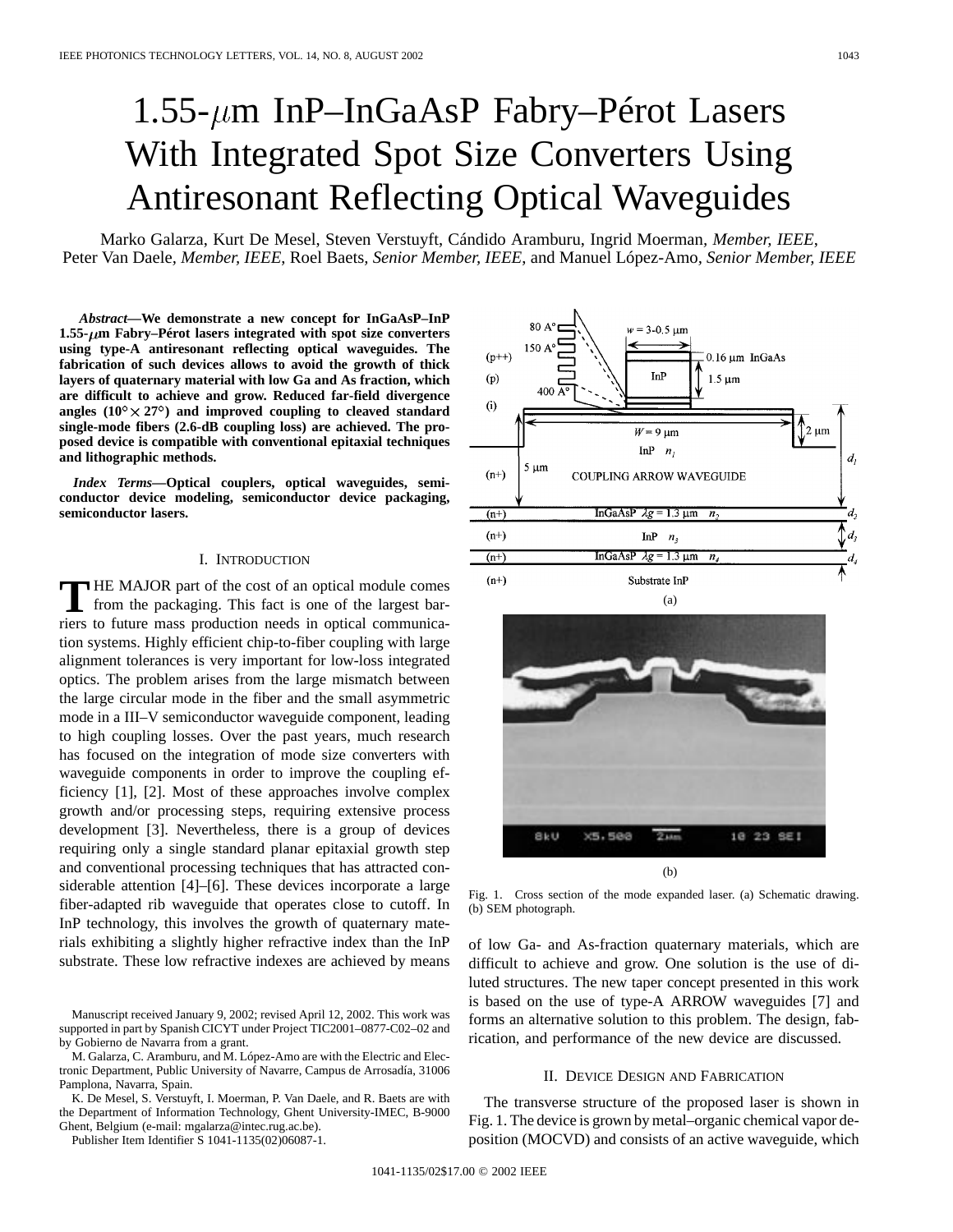

 $\overline{1}$ 

Fig. 2. The fundamental TE mode for (a)  $w = 3 \mu$ m, (b)  $w = 0.9 \mu$ m, and (c)  $w = 0.5 \mu$ m.

is placed on top of a large passive ridge that is optimized for coupling to an optical fiber. The vertical optical confinement in this passive guide is realized by a type-A ARROW structure. The quasiguided ARROW-modes exhibit very attractive features for a fiber coupling function: large mode sizes, low losses for the fundamental mode, high discrimination of the higher order modes, and ease of fabrication owing to its high tolerances and to the fact that the thick core consists of InP. Moreover, the wavelength and polarization dependence of such waveguides is negligible. The optimum thickness of the three ARROW cladding layers  $(d_2, d_3, d_4)$  is given by the following approximate antiresonance conditions [8]:

$$
d_{2,4} = \frac{\lambda}{4n_{2,4}} \left( 1 - \left( \frac{n_1}{n_{2,4}} \right)^2 + \left( \frac{\lambda}{2n_{2,4}d_{ce}} \right)^2 \right)^{-1/2}
$$
  
 
$$
\cdot (2M + 1)
$$
  

$$
d_3 = \frac{d_{ce}}{2} (2N + 1) \quad (M, N = 0, 1, 2, ...)
$$
 (1)

where  $\lambda$  is the vacuum wavelength;  $n_1$ ,  $n_2$ ,  $n_4$  the refractive index of the ARROW InP core, the first cladding layer and the third, respectively;  $d_{ce}$  is the equivalent core thickness, which involves the Goos–Hänchen shift at the top of the ARROW core and is defined as

$$
d_{ce} = d_1 + \zeta \frac{\lambda}{2\pi\sqrt{n_{co}^2 - n_0^2}}
$$
 (2)

where

$$
\zeta = \begin{cases} 1, & \text{for TE modes} \\ (n_0/n_{co})^2, & \text{for TM modes.} \end{cases}
$$
 (3)

In the above expressions,  $n_{co}$  denotes the refractive index of the active core, and  $n_0$  denotes the refractive index of the polyimide that covers the device. We choose a quaternary compound with  $\lambda_g = 1.3 \,\mu$ m for the two high- refractive index ARROW layers. The calculated values of the cladding layer thickness for TE polarization are:  $d_{2,4} = 0.32 \,\mu \text{m}$  and  $d_3 = 2.6 \,\mu \text{m}$ .

The multiple quantum-well (MQW) contains five 1% compressively strained 80-Å-thick  $In_{0.78}Ga_{0.22}As_{0.79}P_{0.21}$  wells for emission at 1.55  $\mu$ m, and four lattice-matched 150-Å-thick  $In <sub>0.75</sub> Ga<sub>0.25</sub> As <sub>0.54</sub>P<sub>0.46</sub> barriers, surrounded by 400-A-thick$ 



Fig. 3. The optimum taper shape is approximated by a piecewise linear device consisting of three linear sections.

undoped confining layers having the same composition of the barriers. The metallization covers the spot size converters over their entire length. This can have a negative impact on the threshold current and efficiency, but on the other hand it avoids the risk of high absorption losses in the passive section of the taper.

As the active waveguide is tapered by reducing the ridge width from 3 to 0.5  $\mu$ m, the mode couples adiabatically from the upper guide to the underlying ARROW waveguide (see Fig. 2). The design of the lateral tapering is based on the adiabaticity of the mode transformation, and has been evaluated by means of a commercial three-dimensional (3-D) eigenmode expansion algorithm based on a resonance method [9]. The critical change of the modal shape and the whole radiation is produced in the 1.18- to 0.8- $\mu$ m range, where low taper angles will be needed to obtain an adiabatic mode transformation. The taper shape was approximated by a  $370-\mu$ m-long piecewise linear device consisting of three linear sections as shown in Fig. 3, and exhibits a calculated transformation loss of 1 dB.

### III. DEVICE RESULTS

The devices were operated in continuous-wave (CW) mode. Fig. 4 shows the light versus current  $(L-I)$  characteristics of four expanded mode devices and a control sample without any tapers. Untapered  $750-\mu m$ -long and  $3-\mu m$ -wide reference lasers exhibit typical threshold currents  $I_{\text{th}}$  of 30 mA and a external efficiency of 0.13 W/A, while the expanded mode devices consisting of a 500- $\mu$ m-long gain section and a 370- $\mu$ m-long taper, show a threshold current around 50 mA with an external efficiency of 0.15 W/A. The increase in the threshold current of the